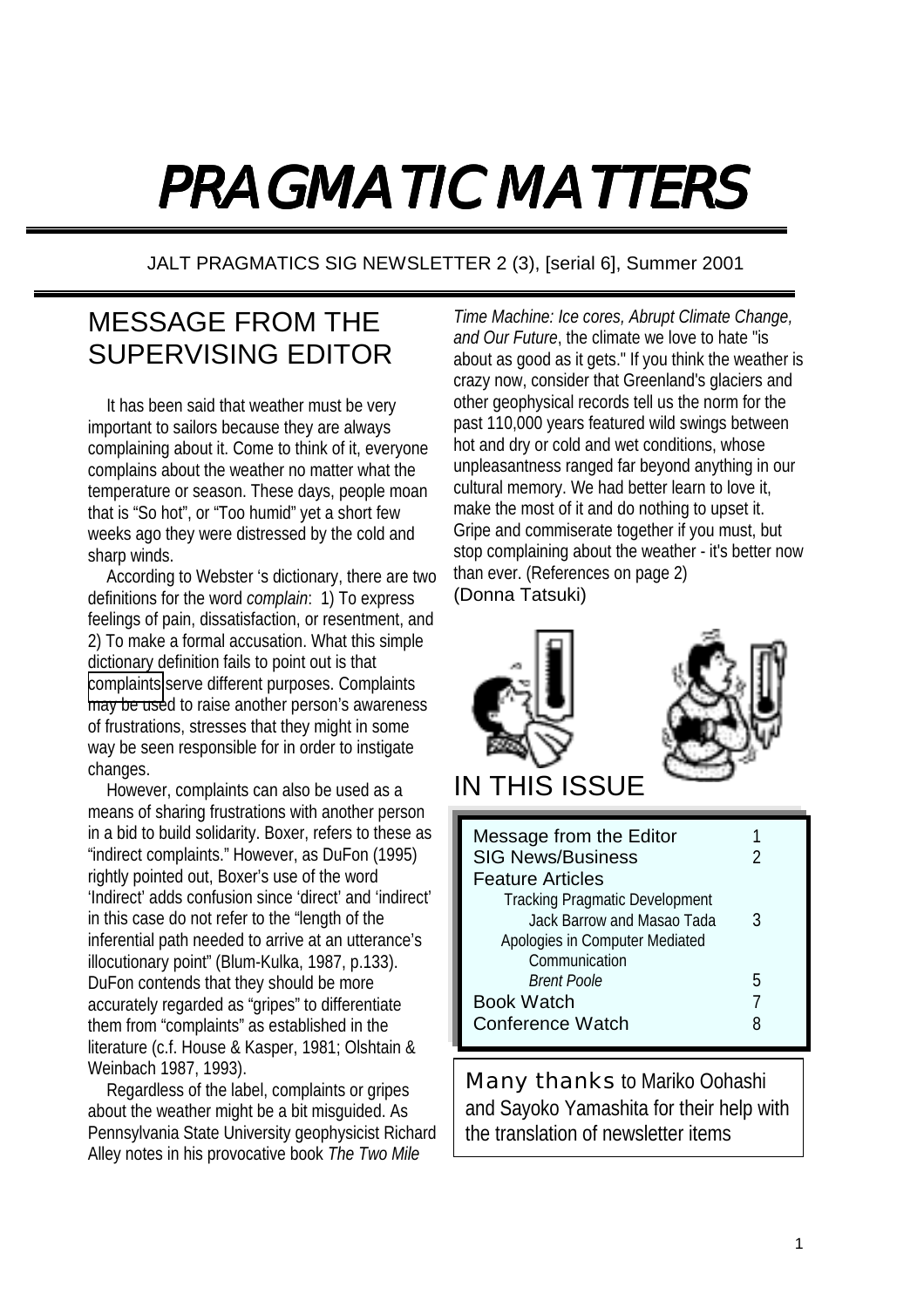## SIG NEWS/BUSINESS

## Pragmatics (affiliate) SIG:

Coordinator Sayoko Yamashita attended the June OGM held in Tokyo as PRAG SIG representative to JALT National. We became "affiliate" status (which is better than "forming"). We are on the road to full SIG status if we keep our membership numbers over 50 and continue publishing regular newsletters, participating in the JALT national conference (see page 7) and cooperating with JALT Chapters in regional events (e.g. the June mini-conference which was held in Kobe).



## SIGnificant Others Volunteer Staff

**Newsletter Distribution**  Carol Rinnert [rinnert@intl.hiroshima-cu.ac.jp](mailto:rinnert@intl.hiroshima-cu.ac.jp)

**Conference Watch**  Yuri Hosoda [iruy55@mb.infoweb.ne.jp](mailto:iruy55@mb.infoweb.ne.jp)

## **People Watch**

Craig Smith [c\\_smith@kufs.ac.jp](mailto:c_smith@kufs.ac.jp)

References (from page 1)

- Blum-Kulka, S. (1987). Indirectness and politeness in requests: Same or different? *Journal of pragmatics 11*, 131-146.
- Boxer, D. (1993). *Complaining and Commiserating: A Speech act View of Solidarity in Spoken American English.* Bern: Peter Lang.
- DuFon, M.A. (1995). [Review of the book *Complaining and Commiserating: A Speech act View of Solidarity in Spoken American English.*] *Journal of Pragmatics 23*, 693-707.
- House, J. & Kasper, G. (1981). Politeness markers in English and German. In F. Coulmas (ed). *Conversational Routine*. (157- 185). Berlin: Mouton.
- Olshtain, E. & Weinbach, L. (1987). Complaints: A study of speech act behavior among native and non-native speakers of Hebrew. In J. Verschrueren & M. Bertuccelli-Papi (eds.). *The pragmatic perspective*. Amsterdam: Benjamins.
- Olstain, E. & Weinbach, L. (1993). Interlanguage features of the speech act of complaining . In G.Kasper & S. Blum-Kulka (eds.). *Interlanaguage pragmatics*. New York: Oxford University Press.

## Pragmatics SIG Officers

#### **Coordinator**

Sayoko Yamashita Tokyo Medical & Dental University Tel/Fax: 03-5283-5861 [yama@tmd.ac.jp](mailto:yama@tmd.ac.jp)

**Program Chair/Deputy Coordinator**  Megumi Kawate-Mierzejewska [mierze@tuj.ac.jp](mailto:mierze@tuj.ac.jp)

**Treasurer**  Mary Christianson [maryjc@neptune.kanazawa-it.ac.jp](mailto:maryjc@neptune.kanazawa-it.ac.jp)

### **Membership Co-Chairs**

Yuri Kite Canadian Academy 4-1, Koyocho Naka Higashinada-ku Kobe-shi, Hyogo 658-0032 [ykite@gol.com](mailto:ykite@gol.com)

### **Publicity Chair**

Donna Fujimoto [donnaf@kobeuc.ac.jp](mailto:donnaf@kobeuc.ac.jp)

### **Supervising Editor**

Donna Tatsuki Kobe University of Commerce 8-2-1 Gakuen Nishimachi Nishi-ku Kobe 651- 2197 [tatsuki@kobeuc.ac.jp](mailto:tatsuki@kobeuc.ac.jp)

**Japanese Language Editor**  Megumi Kawate-Mierzejewska [mierze@tuj.ac.jp](mailto:mierze@tuj.ac.jp)

HELP! Volunteers Needed! **Research Watch Editor**  *Pragmatic Matters Online* **Webmaster Japanese Language Translators**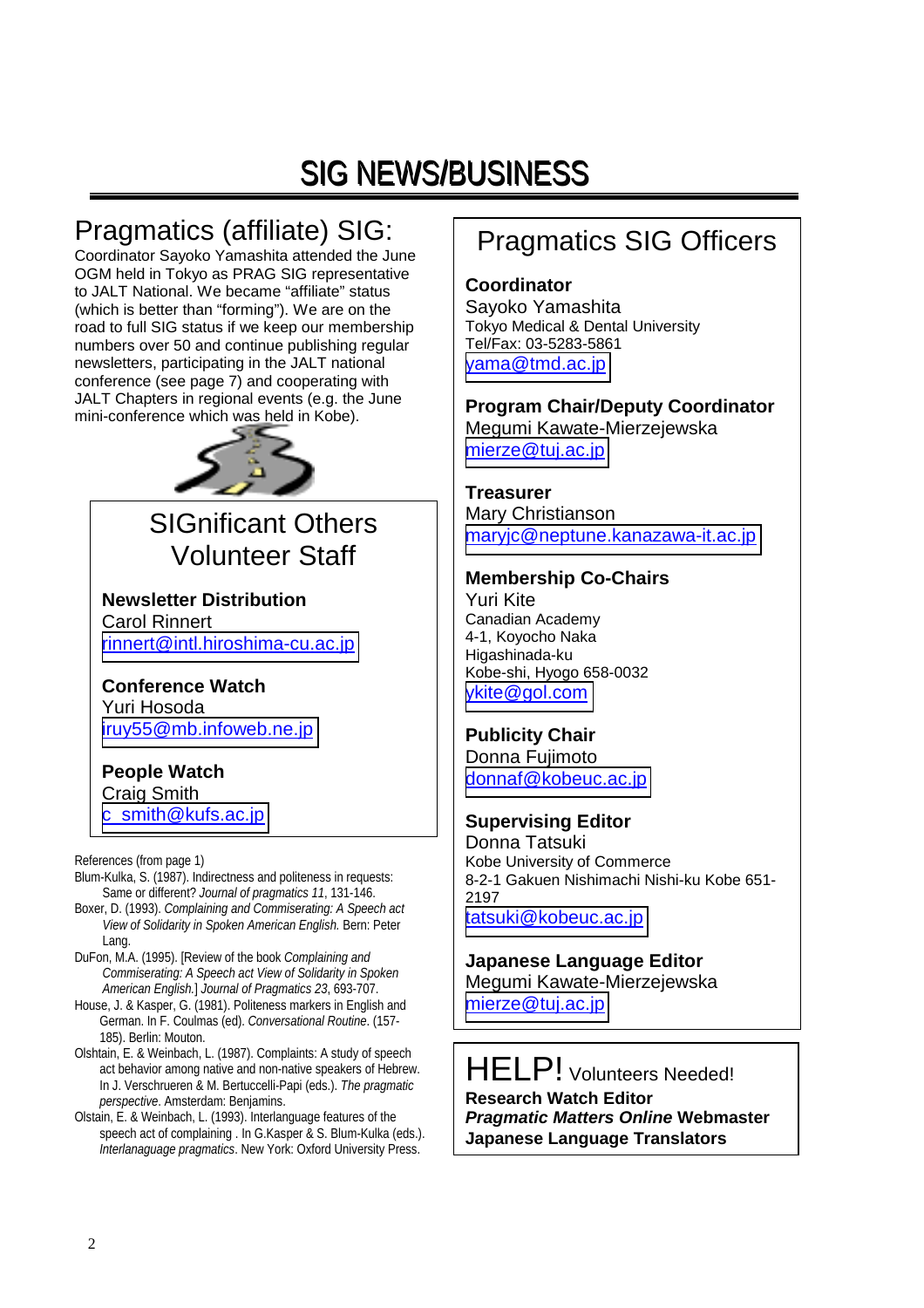## FEATURE ARTICLE

## **Tracking Pragmatic Development\***

#### *Jack Barrow barrow@oiuw.oiu.ac.jp Masao Tada tada@oiuw.oiu.ac.jp*

*Osaka International University for Women*

Tracking pragmatic development in learners is a complicated task so researchers usually will track one speech act such as requesting. Tracking more than one illocutionary act can be done reliably if the coding system used is simple and restricted to just a finite set. Imagine trying to code for all the possible illocutionary acts. Is it possible? Researchers in developmental pragmatics such as by Ninio and Snow (1996) argue that a finite system of distinct types of sociolinguistic concepts underlie utterance meaning and propose (Ninio, Snow, Pan, & Rollins, 1994) a comprehensive taxonomy to classify communicative acts in mother and child interactions. Does such a finite system exist? Researchers in the ethnomethodological tradition, however, might argue that meanings are created ad hoc and that utterance meaning is infinite, depending on how speakers recreate the intended meaning at a particular moment. Within the area of developmental pragmatics, Ninio and Snow (1996) place the following domains: a) the development of rules governing uses of speech, b) the development of conversation skills, and c) the development of the ability to produce extended discourse and genrespecific forms. Basically, the pragmaticrelated ability to carry a conversation involves the ability to accomplish actions (Hutchby & Woofitt, 1998) or illocutionary acts within pairs of ordered utterances. This would include the class of formulaic speech acts such as thanking and requesting which serve as responses to the communication situation (Aijmer, 1995).

As an experiment, we adapted the Ninio, et. al. taxonomy to our study of Japanese EFL college learners developing conversation skills in English. We wished to see if such a coding system could be useful in tracking pragmatic

development of young adults over time. We used the simplified coding system developed by Ninio, Snow, Pan, and Rollins (1994), the INCA-A, or Inventory of Communicative Acts –Abridged, also found in the CHILDES manual (MacWhinney, 2000). By using frequency analyses of codings made, we can find out the frequency and types of communicative acts performed by each speaker at both the beginning and end of a term of instruction.

 Table 1 shows both interactional types and illocutionary acts for one pair of students. The spoken data taken from second-year female college students (T1= 10) minutes discussion about shopping: T2= 10 minutes discussion about junior and high school memories) was transcribed using the CHAT format and coded using the coding mode of the CLAN software (MacWhinney, 2000). Coding mode allows you to make your own coding system from which you can insert codes quickly using the hand-held mouse into a separate coding tier. To see examples how this is done, you can download the software, manuals and [s](http://childes.psy.cmu.edu/)ample files from http://childes.psy.cmu.edu.

|                                                                  |                  |                 |                      | Table 1. Interactional types and illocutionary acts for one pair of students |  |  |
|------------------------------------------------------------------|------------------|-----------------|----------------------|------------------------------------------------------------------------------|--|--|
|                                                                  | Τ1               |                 | T2                   | Case 1<br>Interactional Types                                                |  |  |
| St L                                                             | St H             | St L            | St H                 |                                                                              |  |  |
| 8 \$dcc:                                                         | $7$ \$dcc:       | 18 \$dcc:       | 14 \$dcc:            | discussing clarification of communication                                    |  |  |
| 19 \$dnp:                                                        | 32 \$dnp:        | 24 \$dnp:       | 26 \$dnp:            | discussing the nonpresent                                                    |  |  |
|                                                                  |                  |                 | $1$ \$dhs:           | discussing hearer's sentiments                                               |  |  |
|                                                                  |                  |                 | $2$ \$djf:           | discussing joint focus of attention                                          |  |  |
| 8 \$mrk:                                                         | $1$ \$mrk:       | $3$ \$mrk:      | $2$ \$mrk:           | marking the event: laughter, thanking, emotion                               |  |  |
| 2 \$nia:                                                         | 8 \$nia:         |                 | 11 \$nia:            | negotiating the immediate activity; gambits (:DM)                            |  |  |
| 1 \$nma:                                                         | $1$ \$nma:       |                 |                      | negotiate mutual attentiveness and proximity                                 |  |  |
| ILLOCUTIONARY ACTS based on Ninio, Snow, Pan, and Rollins (1994) |                  |                 |                      |                                                                              |  |  |
| T1 st. L                                                         | T1 st. H         | <b>T2 St. L</b> | T <sub>2</sub> St. H |                                                                              |  |  |
| 3 \$:aa                                                          | $2$ \$:aa        | 4 \$:aa         | $1$ \$:aa            | answer in affirmative to yes/no question                                     |  |  |
|                                                                  | $1$ \$:ad        |                 |                      | agree to carry out an act requested                                          |  |  |
| $1$ \$:an                                                        |                  |                 |                      | answer in negative to yes/no question                                        |  |  |
|                                                                  | 1 \$:ap          |                 |                      | agree to proposition or proposal                                             |  |  |
|                                                                  | $1$ \$:cl        |                 |                      | call attention to hearer                                                     |  |  |
| INTERACTIONAL MODIFICATIONS                                      |                  |                 |                      |                                                                              |  |  |
| $2$ \$:cd:cc                                                     | $1$ \$: $cd:cc$  | $2$ \$:cd:cc    | $5$ \$:cd:cc         | Confirmation check                                                           |  |  |
| $5$ \$:ct:sf                                                     | $2$ \$:ct:sf     | $3$ \$:ct:sf    |                      | Correction; Self reformulation                                               |  |  |
|                                                                  | 2 \$:ct:te:ej    | $2$ \$:ct:te:ej |                      | Other correction by translation<br>(Williams, et. al.)                       |  |  |
|                                                                  | $1$ \$: $ct$ :of | 1 \$ct:of:ej    | 4 \$ct:of:ej         | Other reformulation (includes translation ej/je)                             |  |  |
| $1$ \$:rc                                                        |                  |                 |                      | Clarification request                                                        |  |  |
| $2$ \$:rt:sr                                                     | $1$ \$:rt:sr     | 5 \$:rt         | $2$ \$:rt            | Repeat other's utterance; self-repetitions                                   |  |  |
|                                                                  |                  |                 | $1$ \$: $dc$         | create a new state of affairs by declaration                                 |  |  |
|                                                                  | $1$ \$:dm        |                 | 9 \$:dm              | discourse marker                                                             |  |  |
| $6$ \$:en                                                        | $1$ \$:en        | $3$ \$:en       | $2$ \$:en            | express positive emotion                                                     |  |  |
| $2$ \$:eq                                                        | $2$ \$:eq        |                 |                      | self-elicitation of question during lapse                                    |  |  |
| $1$ \$:es                                                        |                  |                 |                      | express surprise                                                             |  |  |
| $2$ \$:mk                                                        |                  |                 |                      | mark occurrence of event (thank)                                             |  |  |
| $2$ \$:pd                                                        | $2$ \$:pd        |                 |                      | promise                                                                      |  |  |
| $1$ \$:qn                                                        | $4$ \$:qn        | 1 \$:qn         | $6$ \$:qn            | wh/ question                                                                 |  |  |
|                                                                  | $3$ \$:rp        |                 |                      | request, propose or suggest an action                                        |  |  |
| $1$ \$:rq                                                        |                  |                 |                      | suggestion about hearer's wishes                                             |  |  |
| 2 \$:sa                                                          | $2$ \$:sa        | 4 \$:sa         |                      | answer a wh-Q with a statement                                               |  |  |
| $1$ \$:si                                                        | $1$ \$:si        |                 | $3$ \$:si            | state intent to carry out act by speaker                                     |  |  |
| $1$ \$:st                                                        | 17 \$:st         | 13 \$:st        | 17 \$:st             | make a declarative statement                                                 |  |  |
| $2$ \$:ta                                                        |                  | 1 $s$ :ta       |                      | answer a limited-alternative question                                        |  |  |
| $2$ \$:tq                                                        | $1$ \$:tq        |                 |                      | ask a limited alternative yes/no question                                    |  |  |
| 7 \$:ws                                                          |                  | 2 \$:ws         | $1$ \$:ws            | express a wish                                                               |  |  |
| $2$ \$:yq                                                        | 3 \$:yq          | $1$ \$:yq       | $3$ \$:yq            | ask a yes/no question                                                        |  |  |
| $1$ \$:xa                                                        | 1 \$:ха          | 2 \$:ха         |                      | exhibit attentiveness to hearer                                              |  |  |
| 21                                                               | 19               | 12              | 12                   | Total number of types used                                                   |  |  |
| 47                                                               | 50               | 40              | 53                   | Total number of tokens                                                       |  |  |
| 0.45                                                             | 0.38             | 0.30            | 0.23                 | Type/Token ratio                                                             |  |  |
|                                                                  |                  |                 |                      |                                                                              |  |  |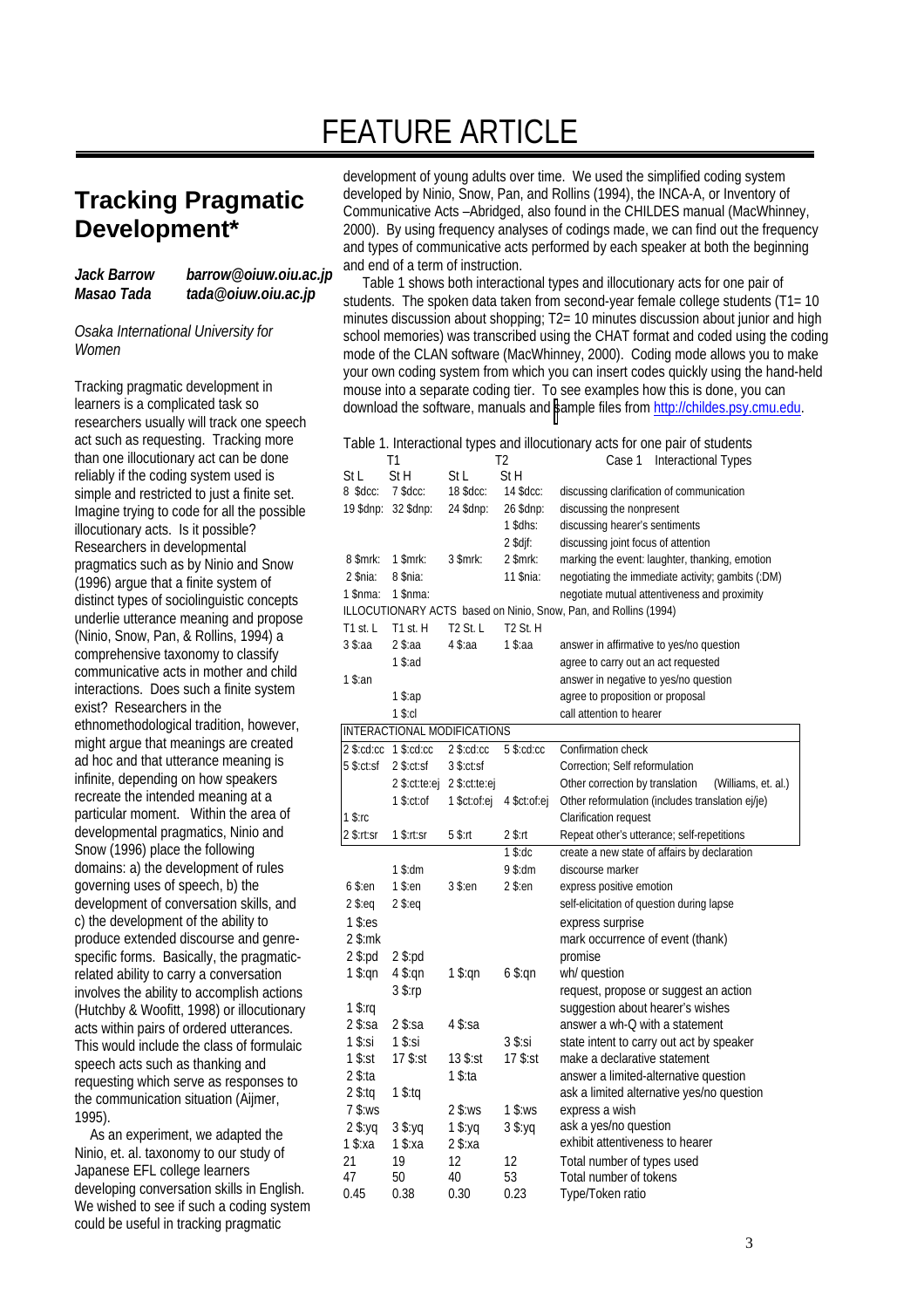The INCAA-A was developed for coding interaction between mothers and children and does not take into account the various interactional modifications that adult learners use in the negotiation of meaning. To code for the numerous modifications of adults, the authors devised an experimental tier of codes (See Interactional Modifications in Figure 1) for the DCC interaction type (discussing clarification of communication) to code modifications such as confirmation checks (Williams, et. al., 1998).

Initial interrater agreement was .75 followed by the two raters (ourselves) discussing each disagreement until agreement was met. Higher agreement should be attainable with more refinement of the coding and more coder training. In addition, we added a code for the use of discourse markers (DM) to track the use of formulaic sequences used in maintaining the cohesion of the conversation.

Looking at overall pragmatic development (Table 1) over a semester of conversation practice in pairs, the most dramatic increases for both higher fluency (H) and lower fluency (L) student are in the interactional area of DCC (discussing the clarification of communication) and in the ability to express propositions or statements (for L). Through collaborative dialogue over a semester, the number of interactional modifications generally doubled for H and L. Learners developed DCC use collaboratively in order to speed up the time required for meaning negotiation and return to the propositional network of the conversation. Thus, DCC use in the form of confirmation checks, corrections (selfand other-repair) and repetitions contributed to overall fluency by speeding up responses, filing pauses and avoiding lapses (pauses were measured in a separate analysis). In addition to this added degree of communicative performance (DCC interaction type), L student was able to contribute more to the conversation in terms of propositions (statements), indicating increased grammatical performance. Furthermore, H demonstrates her superior and improved discourse competence at T2 with the skilful use of formulaic discourse markers to guide the conversation along.

To conclude, we feel that the taxonomy and the analytical tools described above have merit in SLA studies although more work needs to be done to establish a taxonomy suitable for SLA. By tracking a wide range of illocutionary acts, we can gain a more comprehensive understanding of how our learners develop pragmatically❀

| Interaction<br>Type<br>DCC:<br>Discussing<br>Clarification of | <b>Illocutionary</b><br>Acts                                             | Interactional<br>Modifications                                                     |
|---------------------------------------------------------------|--------------------------------------------------------------------------|------------------------------------------------------------------------------------|
| Communication                                                 | DCC:CD:<br><b>Clarification Demand</b>                                   | CO: Comprehension Check: JE/EJ<br>(Same as TE)<br>CC: Confirmation Check: JE/EJ (S |
|                                                               |                                                                          | as TE)                                                                             |
|                                                               | DCC: CT:<br>Corrections or                                               | RC: Clarification Request (TE<br><b>Translation Request)</b>                       |
|                                                               | modifications of<br>previous words<br>DCC: RT:<br>Repetition of previous | SF: Self-reformulation: SG<br>OF: Other-reformulation: JE/EJ                       |
|                                                               | words                                                                    | SR: Self-repetition: SG<br>OR: Other-repetition                                    |

Language Codes (switches) = JE, EJ, J

*SG = (with signal from other to reformulate)* 

Figure 1. Suggested Coding Scheme for Interactional Modifications with EFL Learners

\*This paper is part of what was presented in February at the 2001 American Association of Applied Linguistics conference in St. Louis.

#### References

- Aijmer, K. (1996). *Conversation routines in English: Convention and creativity*. New York: Longman.
- Hutchby, I. & Wooffitt, R. (1998)*. Conversation analysis: Principles, practices, and applications*. New York: Polity Press.
- MacWhinney, B. (2000). *The childes project: Tools for analyzing talk. 3rd edition, Vol. 1*. Mahwah, N.J.: Lawrence Erlbaum.
- Ninio, A. and Snow, C. (1996). *Pragmatic development.* New York: Westview.
- Ninio, A., Snow, C., Pan, B., & Rollins, P. (1994). Classifying communicative acts in children's interactions. *Journal of Communication Disorders, 27*, 157-188.

Williams, J., Inscoe, R. & Tasker, T. (1997). Communication strategies in an interactional context: the mutual achievement of comprehension. In G. Kasper & E. Kellerman (Eds.), *Communication strategies* (pp. 304-322). New York: Longman.

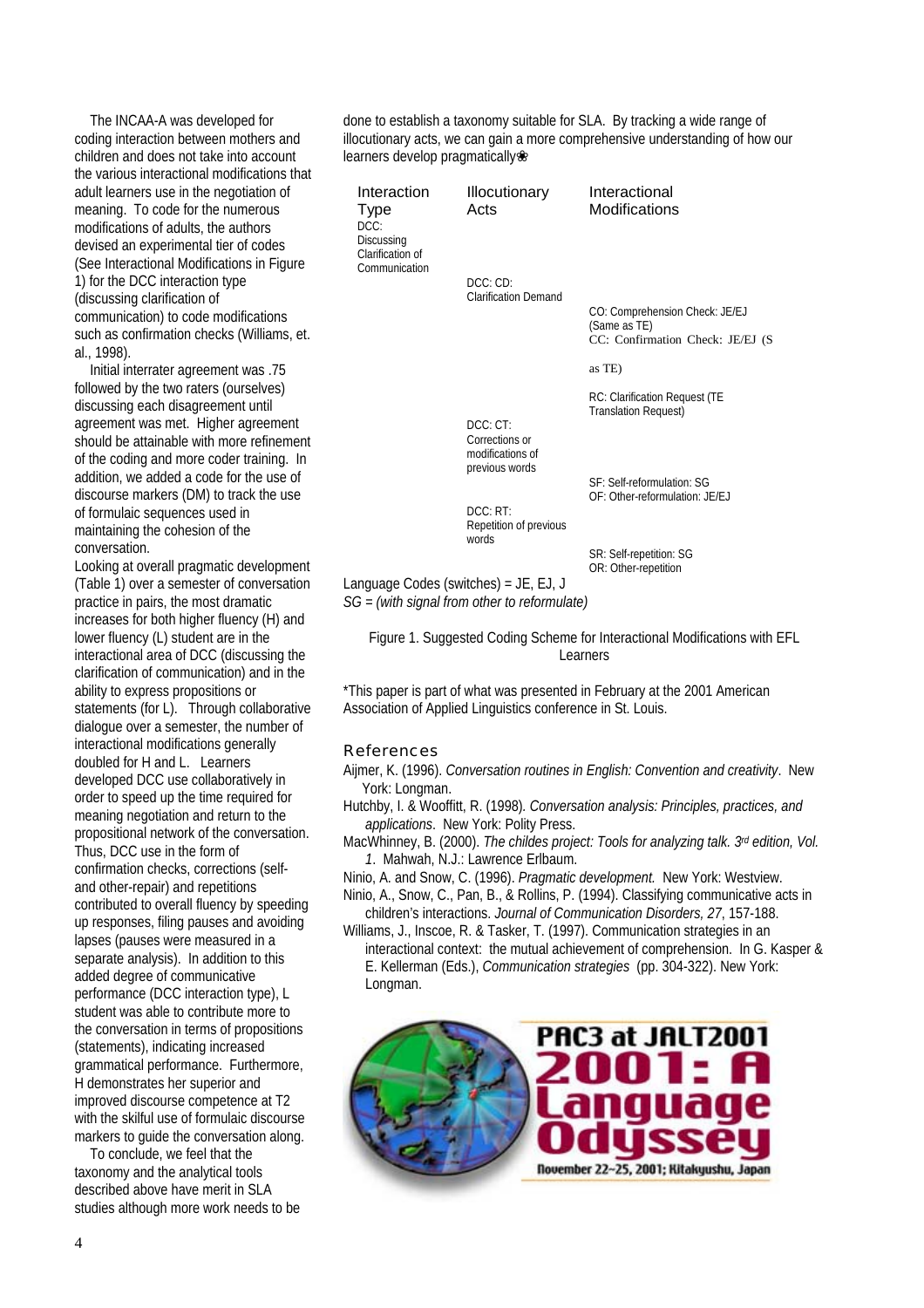## **Apologies in Computer-Mediated Communication**

#### *Brent Poole Human International University*

This paper examines the speech act of apology occurring in non-synchronous computer-mediated communication among people of different cultural backgrounds. Cohen, Olshtain, and Rosenstein (1986), Olshtain (1989), Trosborg (1994) found that there were not many differences in main apology strategies but this finding can be attributed to that fact that the groups under study were from similar cultural backgrounds. On the other hand, one will find more variation when one compares two groups from distance cultures. Kasper, Maeshiba, Ross, and Yoshinaga (1996) examined transfer and proficiency of apologies between Japanese students of English at intermediate and advanced levels, native speakers of Japanese, and native speakers of English at two different universities in Hawaii. This study showed an overall agreement on the perception of the context. However, status differential between the speaker and the interlocutor produced different apology strategies. The Japanese native speakers and both of the subject groups who were learning English apologized less strongly by not using as many up-graders. Twice as many advanced learners of English intensified their apology as compared to the intermediate learners. Advanced learners and native English speakers offered repair in the "food on the customer" context much more readily than the other two groups. This may suggest that the advanced learners, who have spent more time in the target culture, may have developed more native like pragmatic ability.

#### Computer-Mediated Communication

To the best of my knowledge, e-mail communication has not been examined in regards to the production of apologies. The data collected from email exchanges is naturally occurring in that it is spontaneous. It reflects what is said as opposed to what people may think they would say if reacting to natural situations. The event has real-world implications, and the communicative event has an authentic source of pragmatic structures (Bardovi-Harlig & Hartford, 1993 as cited in Cohen, 1996). Yet, how is email communication different from face to face interaction or a telephone conversation and how does it relate to the second language of English?

Holliday (1999) contends that e-mail communication for second language learners is similar to that of native speakers of English. The linguistic features of e-mail tend to concur with those for personal letters and telephone conversations. E-mail is more interactive than letters and similar to conversations that are not face-to-face. Grosz-Gluckman (1997) characterizes email communication vis-à-vis the EFL/ESL learner these ways:

- Communication via e-mail provides a situation where students can express themselves more freely; it promotes a more conversational style of interaction.
- E-mail exchanges can be sources of comprehensible input when learners have limited opportunities to use or

interact with the L2. This allows the learner to generate meaning by exposure to authentic language in the form of message exchange.

- Reflection is encouraged because of the fact that it gives the learner time to formulate a response.
- Students, who are inhibited to speak out in class due to trait apprehension, may feel less anxiety and be more inclined to take risks in an e-mail exchange.
- E-mail exchanges create a sense of expectation for a response that can lead to the generation of more output.

#### The Study

The first year students of Human International University - Japan were required to have a key pal and to write to him/her at least once a week during summer session 2000, which was a 10-week quarter. A total of 86 students were involved with this project. There were 30 Japanese subjects and 56 foreign key pals. Roughly two thirds of the key pals came from non-English speaking countries (17 from Asia, 19 from other non-English speaking countries). The Japanese subjects were predominately female (F=25; M=5) and the average age was 19.4



Figure 1. Foreign Key Pal Backgrounds

The Japanese students in this study (JS) wrote 211 e-mail messages to their key pals (KP) and they received an equal number of responses. The Japanese students averaged 159 words per e-mail and their key pals averaged 209. In terms of numbers of apologies produced, a large difference was found. The JS produced 100 apologies whereas their foreign key pals (FKP) produced 52. For both groups, the majority of the apologies occurred in the pre-opening sequence 56 percent (n=56) for the JS and 50 percent (n=26) for FKP. One subtle difference was in the number of apologies found in the body of the text (37% (n=19) of the FKP apologies as compared to 26% (n=26) for the JS). Also, the FKP realized this speech act in their pre-closing sequences 13 percent (n=7) of the time whereas the JS used it 16 percent (n=16) of the time. Another difference noted was 2 percent (n=2) of the JS apologies occurred in the closing (e.g. sorry!!! Bye Bye!!!).

The data was coded according the CCSARP coding manual (Blum-Kulka, S., House J., and Kasper G., 1989). As mentioned, these strategies are not mutually exclusive in that they are often combined. The IFID used with very little or no explanation was the preferred method of the JS group (51%) as compared to their FKPs (38%). The IFID with an explanation was the preferred strategy for the FKP group (48%) whereas the JS used it slightly less (46%). The IFID was used with repair twice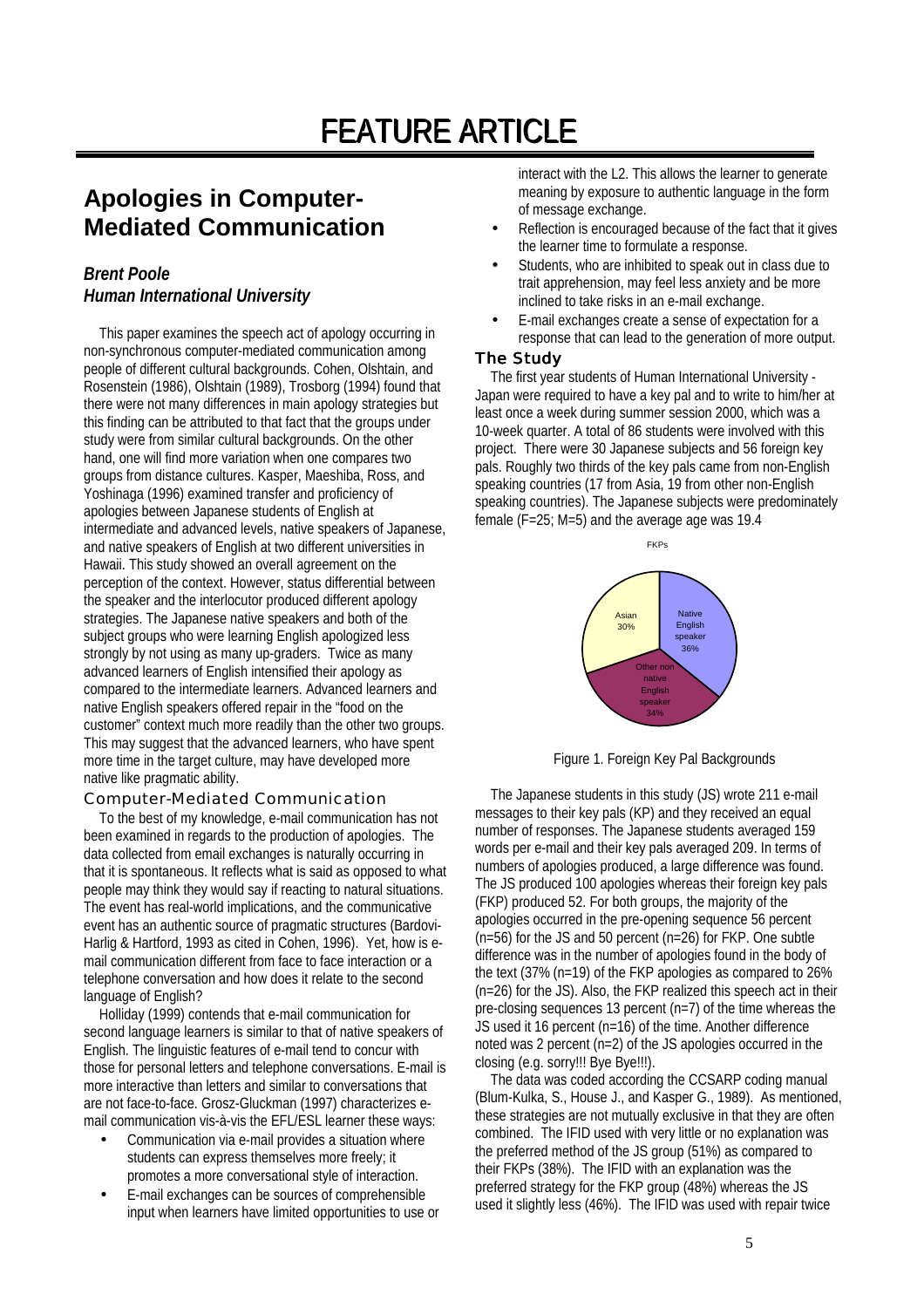by the FKP group (12%) and three times (3%) by the JS. There was one individual from the FKP group who used the promise of forbearance strategy. The data did not indicate any evidence of the use of downgrading or responsibility as a strategy.



Figure 2. Apology strategies

As mentioned earlier, the infraction is highly contingent upon what apology strategy will be used. This is where my study is a bit unusual in that there was no way of controlling the variable violation. Be that as it may and knowing the context we can deduce that in most cases there was a slight infraction made.



Figure 3. Reasons for apologies

The first few results are not surprising in that the infraction that was apologized most for by both groups was a late response JS 51% (n=51) and 51% (n=22) for the FKPs. The FKP apologized for their poor English ability on four occasions (8%) as compared to 17 occasions (17%) for the JS. The JS apologized 10 times (10%) for sending a message that was deemed too short but the FKP apologized four times (8%) for the sent text being too long. The JS apologized ten times (10%) for computer problems (e.g. failed delivery or did not know how to use a scanner to send a picture) and the FKPs did this four times (8%). The FKPs had apologized 7 times (17%) for asking too many questions or questions that may have hurt the feelings of the interlocutor. Two apologies (5%) by the FKPs concerned themselves with lack of knowledge. Twelve (12%) apologies sent by the JS were not coded, and eight (17%) by the FKPs.

#### Methodological Considerations

One of many problematic aspects of this study is that it is difficult to make generalizations about the FKPs because they represent a heterogeneous group. It was clear that the Asian FKPs apologized more than the non-Asians. In this case, it may not be a matter of negative pragmatic transfer in that the L1 cultural backgrounds are similar. The use of apology by the JS may be thought of as a humility/solidarity building strategy (Tatsuki, 2001, personal communication). This form of humbling the self is common in Japanese communication. For example,

when one gives a gift it is common practice to say "This is just something small for you" or when expressing an opinion to preface it with "In my poor opinion…" or when introducing a spouse to state "This is my foolish husband", etc. Although Olshtain (1989) argues that the use of the IFID implies that the speaker is taking responsibility for a violation, this may not be the case in the context of the study since more than half of the realized apologies occurred in the pre opening sequence. Since they functioned as an icebreaker or phatic communication, taking responsibility might not be the purpose of the JS apologies

It is rather difficult to make any definitive statements about how the overuse of apology by the JS subject was perceived by their interlocutors. There was one case in which the individual reacted negatively to this overuse. "Don't worry about not being able to reply for so long. It's OK. There is no need to say sorry. We are all busy right now." It is quite apparent that this individual did not consider the apology phatic communication. Conclusion

This paper has examined the speech act of apology and how it is perceived in the literature. It has reviewed studies that have been carried out between subjects who share similar and different cultural backgrounds. The linguistic features and the methodological aspects of non-synchronous computer mediated communication were looked into as they related to the study that was conducted. The study itself revealed that Japanese students realized the speech act of apology in e-mail exchanges almost twice as much as compared to their interlocutors. This may indicate that the Japanese students were using the speech act more for the sake of phatic communication as opposed to acknowledging responsibility for the violation. References

- Blum-Kulka, S., House J., & Kasper G. (1989). The CCSARP Coding Manual . In S. Blum-Kulka, J. House & G. Kasper(eds). *Cross-cultural pragmatics: Requests and apologies*. (pp.273-294). New York: Ablex.
- Blum-Kulka, S., House J., & Kasper G. (1989). Investigating cross-cultural Pragmatics: An introductory overview. In S. Blum-Kulka, J. House & G. Kasper(eds). *Cross-cultural pragmatics: Requests and apologies*. (pp. 1-34). New York: Ablex.
- Cohen, A., Olshtain E., and Rosenstein, D. (1986). Advanced EFL Apologies: What remains to be learned. *International Journal Soc. Language 62*, 51-74.
- Cohen, A. (1996). Speech Acts. In S. McKay & N. Hornberger (eds). *Sociolinguistics and language teaching*. .(pp.383-420). Cambridge MA: Cambridge University Press.
- Grosz-Gluckman, (1997). a look at the use of electronic mail (email) as a learning tool in the writing skills of adult LEP female students. *Adjunct ERIC Clearinghouse on Literacy Education*, FL 801 212, 1-47.
- Holiday, L. (1999). Challenging questions about e-mail for language learning. *ESL Magazine* March/April. pp. 1-15.
- Kasper, G., Maeshiba N., Ross, S., & Yoshinaga N. (1996). Transfer and proficiency in interlanguage apologizing. In Gass, S., S & Neu J. *Speech acts across cultures*. New York: Mouton de Gruyter.
- Olshtain, E. (1989). Apologies Across Languages. In Blum-Kulka, S., House J., & G. Kasper (eds), *Cross-cultural pragmatics: Requests and apologies*. (pp.155-173) New York: Ablex.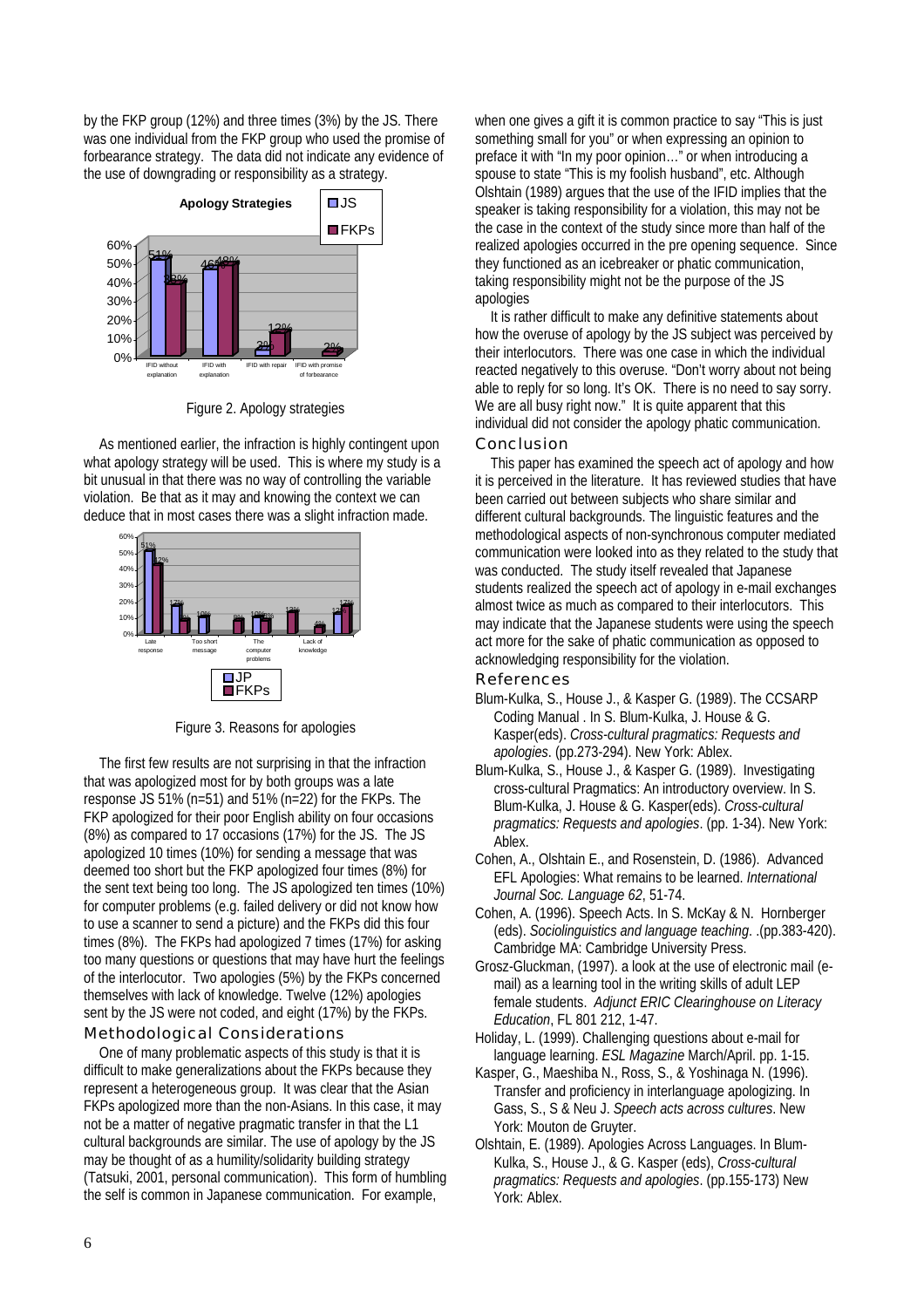$3 (2001)$  · · *Kotoba to Ningen:* Journal of Yokohama Linguistic Circle, No. 3 (2001), pp.

#### *Selected Bibliography on L2 Pragmatics with Special Reference to Japanese Learners of English*

Kenji SEKIYAMA, Akiko SAKUMA, Mariko OHASHI, Chiho SUNAKAWA and Masako K. HIRAGA

第2言語語用論文献集 第2言語語用論文献集**--**日本人英語学習者 日本人英語学習者

#### **Abstract**

This bibliography cites major publications written in English in the field of Second Language (L2) and Cross-Cultural Pragmatics with special reference to Japanese learners of English. In addition to individual collections by each author, a systematic search has been conducted to cover publications from 1980 to 2000 in major databases such as MLA Bibliography (Modern Language Association), NACSIS Webcat (National Institute of Informatics) <sup>1</sup>, and Educational Research Information Center (ERIC)<sup>1</sup>. References are classified into ten References are classified into ten categories: General and Theoretical Issues; Research Methodologies; Speech Acts; Discourse Analysis and Conversational Analysis; Sociolinguistics; Politeness Issues; Pedagogy and Learner-Oriented Research; Japanese Linguistics with Pragmatic Implications; Communication Styles; and Others. Some references are listed in more than one category.

#### **Keywords**

Interlanguage Pragmatics, Cross-Cultural Pragmatics, English as a Foreign Language, Japanese, **Sociolinguistics** 

<sup>1</sup> [http://webcat.nacsis.ac.jp/webcat\\_eng.html](http://webcat.nacsis.ac.jp/webcat_eng.html)

<sup>2</sup> <http://ericir.syr.edu/Eric/>

## Small Talk 1st Edition Justine Coupland (Ed) 2000 336 pages (est.) 0582-41427-X (Hardback)

### 0582-41426-1 (Paperback)

This study presents a new perspective on small talk and its crucial role in everyday communication. The new approach presented here is supported by analyses of interactional data in specific settings private and public, face-to-face and telephone talk. They vary from gossip at the family dinner table and intimate 'keeping in touch' phone conversations, to interpersonally-focused talk in institutional settings, such as the government office and the university research seminar. Drawing on a range of methodological approaches, including Discourse Analysis and Pragmatics, Interpersonal Communication and Conversation Analysis, the author elevates small talk to a new status, as functionally multifaceted, but central to social interaction as a whole.

## Identity and Language Learning Gender, Ethnicity and Educational **Change** 1st Edition

Professor Bonny Norton 2000 200 pages (est.) 0582-38225-4 (Hardback)

0582-38224-6 (Paperback)

This study looks at the process of learning a second language and in particular how changing identities of the learner affect this process. Bonny Norton considers how language teachers can address the complex histories of language learners by integrating research, theory, and classroom practice.